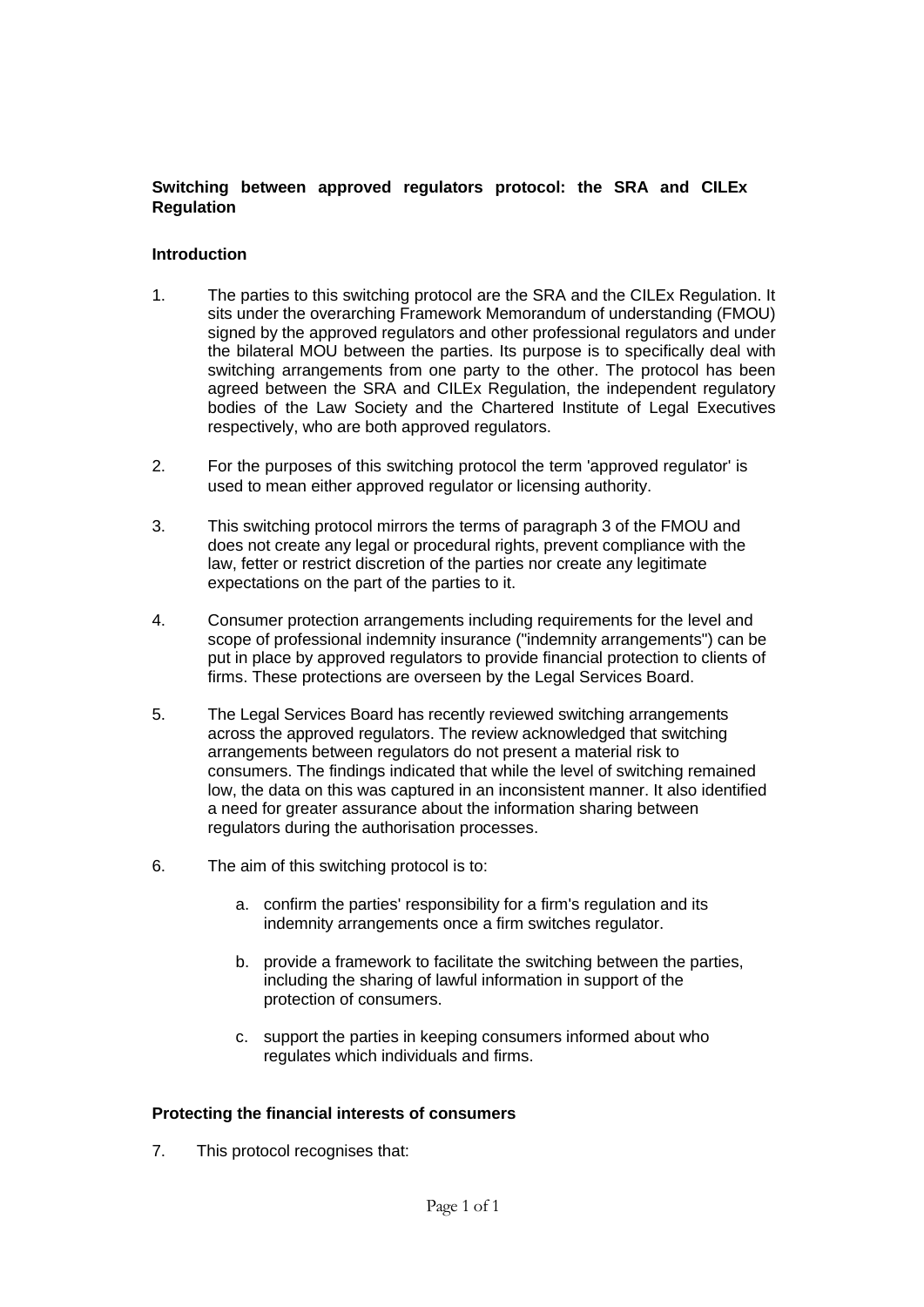- a. absolute protection is not achievable at reasonable cost and this is ultimately reflected in the cost of legal services to the public.
- b. indemnity arrangements differ across the approved regulators.

# **Responsibility for indemnity arrangements**

8. Consumer protection provided by indemnity arrangements is the responsibility of the regulator authorising a firm.

9. It is the responsibility of the receiving regulator to assess all relevant risks to consumers should the switch take place and to make such enquiries as it thinks fit to satisfy itself that it can be a suitable regulator of the firm seeking to switch.

- 10. The receiving regulator becomes 'the regulator' upon the date that the authorisation of the firm takes effect and from that date is solely responsible for the indemnity arrangements of the firm including for historic work.
- 11. The receiving regulator will decide if it is necessary for the firm to take steps, as the regulator thinks fit, to notify clients of any changes to their protection.

### **Responsibility for compensation arrangements**

12. Consumer protection provided by compensation arrangements will be dealt with under the appropriate rules of each regulator.

### **Handling of compensation claims between regulators**

13. Issues and problems that arise between the parties will be resolved on the basis of the bilateral MOU at paragraph 30.

# **Sharing information**

- 14. Where it is lawful, the parties agree to disclose information to enable the receiving regulator to assess the risk to the public and evaluate the level of consumer protection the receiving regulator will need to have in place following the proposed switch.
- 15. Where information is shared it is shared in accordance with paragraphs 12 14 and 16 of the bilateral MOU.
- 16. The parties agree that where bilateral protocols or the overarching MoU are amended for any regulator, that all other regulators subject to similar arrangements will aim to notify them of that change in order that consideration can be given to introducing similar arrangements into their bilateral protocols and/or MoU.

#### **Keeping consumers informed**

- 17. Each party agrees to take whatever steps it considers reasonable to make sure consumers are informed so they understand:
	- a) who regulates relevant individuals and firms;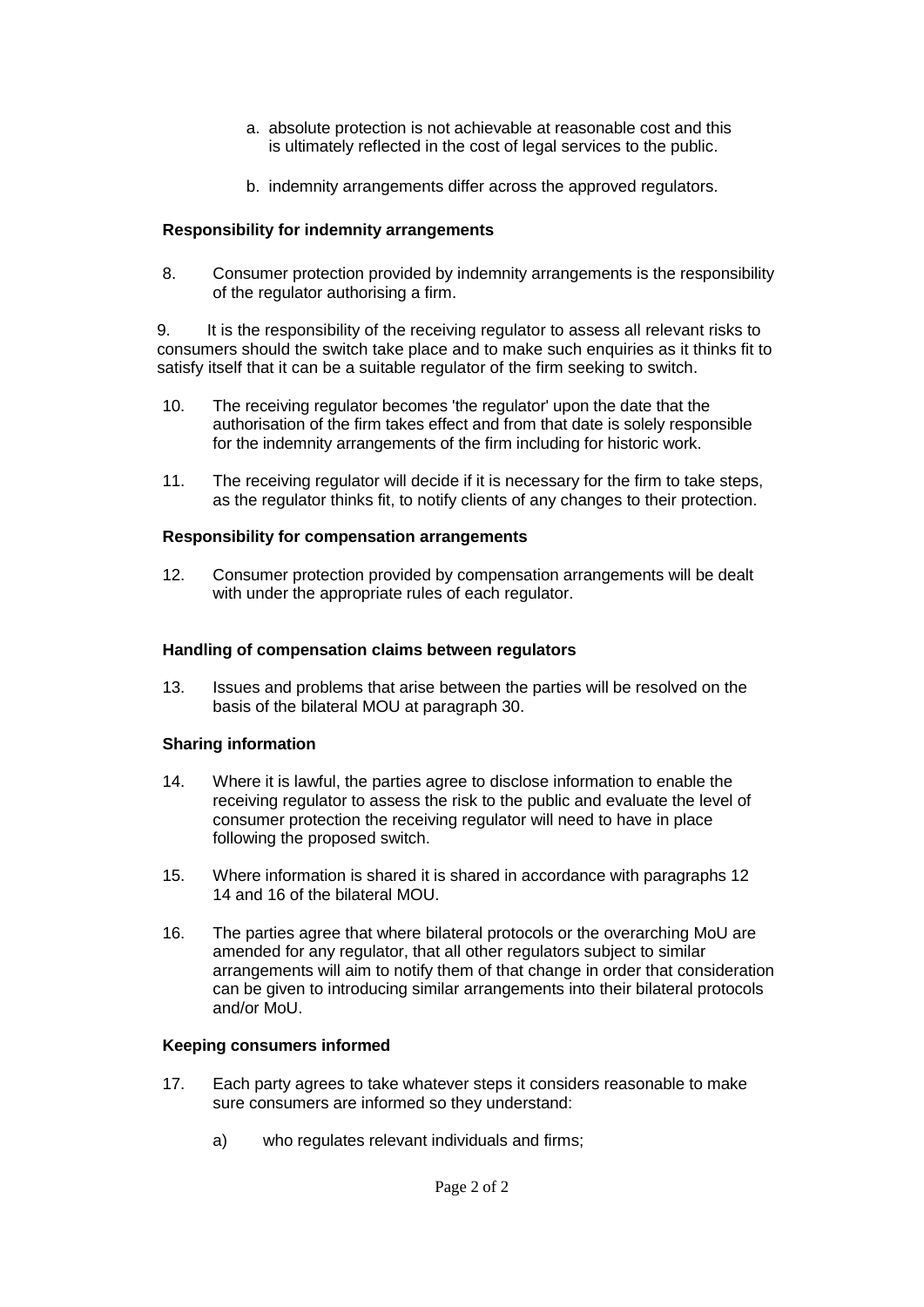- b) the protections afforded in each case
- a) where and how redress may be sought.

**The date of this protocol is** <u>Y Havel 2018</u>

**Signatories:**

| <b>Approved Regulators</b>                                                                                            | Signed on behalf of the<br><b>Regulator</b>            |
|-----------------------------------------------------------------------------------------------------------------------|--------------------------------------------------------|
| <b>Solicitors Regulation Authority (the</b><br>independent regulatory body of the Law<br>Society)                     |                                                        |
| <b>CILEx Regulation Ltd</b><br>(the independent regulatory body of<br>the Chartered Institute of Legal<br>Executives) | Name:<br>millioniatie<br>hiercor a<br><b>Position:</b> |

### **Definitions**

**Approved regulators** are designated under Part 1 of Schedule 4 of the LSA 2007 in respect of reserved legal activities as specified in the Schedule. Approved regulators authorise individuals to carry on any reserved legal activity in respect of which it is a relevant' approved regulator. Approved regulators also regulate traditional entities<sup>2</sup> pursuant to the LSA 2007 and other legislation applicable to each regulator. In most cases where the Approved Regulator is also the representative body, regulatory functions are delegated to front line regulators.

**Licensing authorities** are permitted under the LSA 2007 to license entities known as licensed bodies which can provide reserved legal services alongside non-reserved and non-legal services. An approved regulator may be designated as a licensing

<sup>1</sup> An approved regulator is a 'relevant approved regulator' in relation to an activity which is a reserved legal activity of which the approved regulator is designated by Part 1, or under Part 2, of Schedule 4 to that reserved legal activity (S20(3)(a) of LSA 2007) <sup>2</sup> Firms delivering only legal services